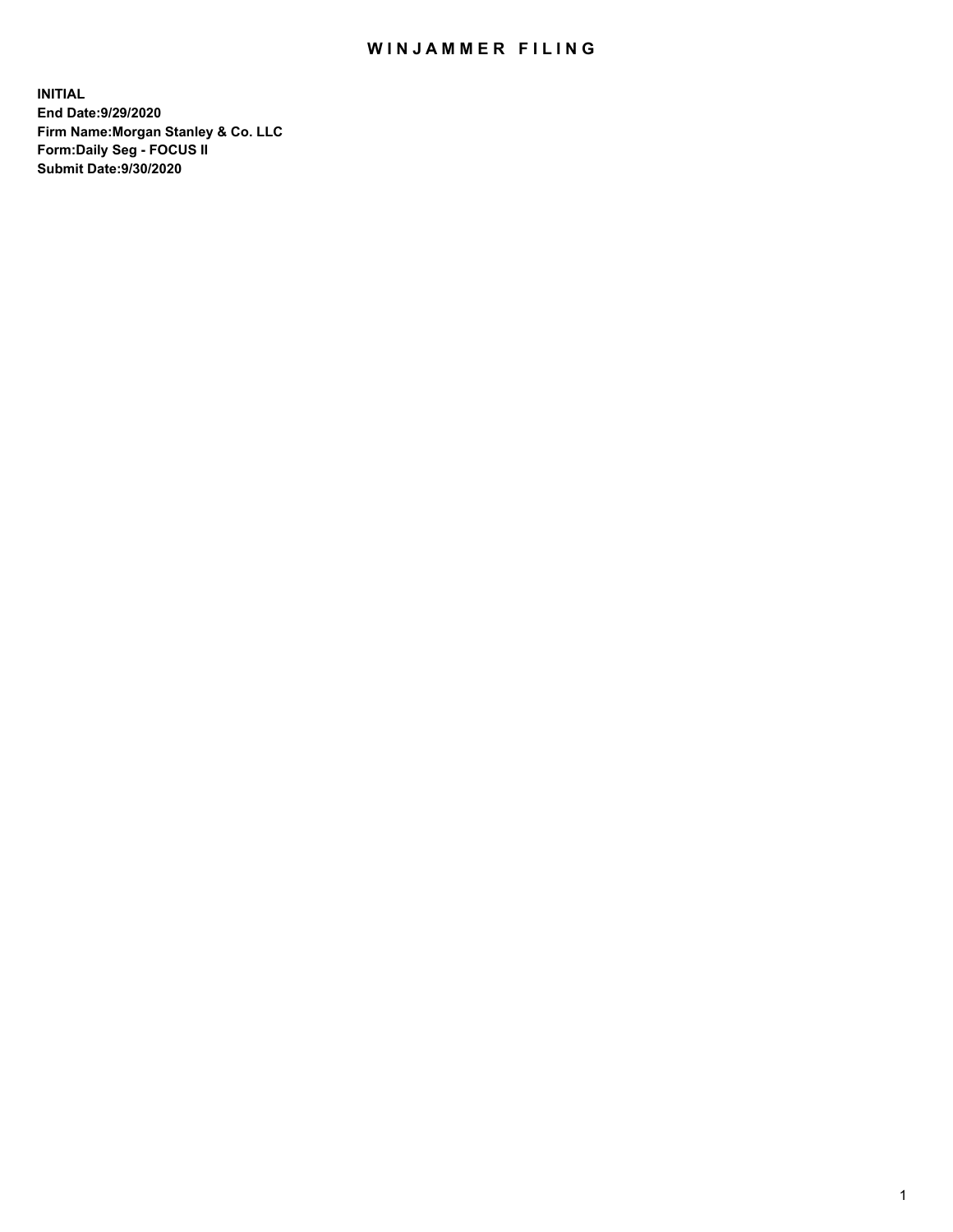**INITIAL End Date:9/29/2020 Firm Name:Morgan Stanley & Co. LLC Form:Daily Seg - FOCUS II Submit Date:9/30/2020 Daily Segregation - Cover Page**

| Name of Company                                                                                                                                                                                                                                                                                                                | Morgan Stanley & Co. LLC                                |
|--------------------------------------------------------------------------------------------------------------------------------------------------------------------------------------------------------------------------------------------------------------------------------------------------------------------------------|---------------------------------------------------------|
| <b>Contact Name</b>                                                                                                                                                                                                                                                                                                            | <b>Ikram Shah</b>                                       |
| <b>Contact Phone Number</b>                                                                                                                                                                                                                                                                                                    | 212-276-0963                                            |
| <b>Contact Email Address</b>                                                                                                                                                                                                                                                                                                   | Ikram.shah@morganstanley.com                            |
| FCM's Customer Segregated Funds Residual Interest Target (choose one):<br>a. Minimum dollar amount: ; or<br>b. Minimum percentage of customer segregated funds required:%; or<br>c. Dollar amount range between: and; or<br>d. Percentage range of customer segregated funds required between: % and %.                        | 235,000,000<br><u>0</u><br>00<br>0 Q                    |
| FCM's Customer Secured Amount Funds Residual Interest Target (choose one):<br>a. Minimum dollar amount: ; or<br>b. Minimum percentage of customer secured funds required:%; or<br>c. Dollar amount range between: and; or<br>d. Percentage range of customer secured funds required between:% and%.                            | 140,000,000<br><u>0</u><br><u>0 0</u><br>0 <sub>0</sub> |
| FCM's Cleared Swaps Customer Collateral Residual Interest Target (choose one):<br>a. Minimum dollar amount: ; or<br>b. Minimum percentage of cleared swaps customer collateral required:% ; or<br>c. Dollar amount range between: and; or<br>d. Percentage range of cleared swaps customer collateral required between:% and%. | 92,000,000<br><u>0</u><br><u>00</u><br>00               |

Attach supporting documents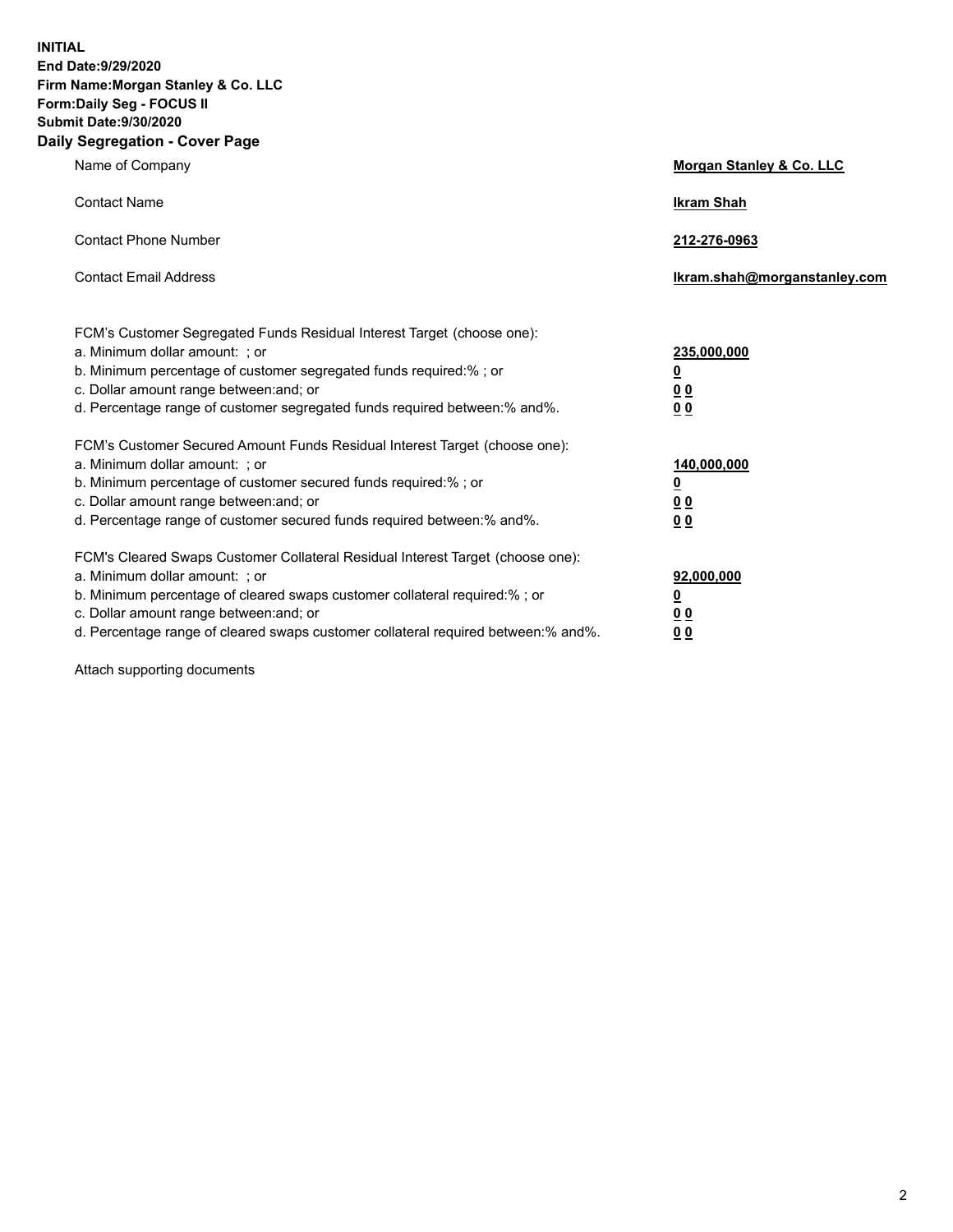## **INITIAL End Date:9/29/2020 Firm Name:Morgan Stanley & Co. LLC Form:Daily Seg - FOCUS II Submit Date:9/30/2020**

## **Daily Segregation - Secured Amounts**

|                | Foreign Futures and Foreign Options Secured Amounts                                         |                                   |
|----------------|---------------------------------------------------------------------------------------------|-----------------------------------|
|                | Amount required to be set aside pursuant to law, rule or regulation of a foreign            | $0$ [7305]                        |
|                | government or a rule of a self-regulatory organization authorized thereunder                |                                   |
| 1.             | Net ledger balance - Foreign Futures and Foreign Option Trading - All Customers             |                                   |
|                | A. Cash                                                                                     | 4,500,499,134 [7315]              |
|                | B. Securities (at market)                                                                   | 2,744,053,778 [7317]              |
| 2.             | Net unrealized profit (loss) in open futures contracts traded on a foreign board of trade   | 176,925,823 [7325]                |
| 3.             | Exchange traded options                                                                     |                                   |
|                | a. Market value of open option contracts purchased on a foreign board of trade              | 10,342,895 [7335]                 |
|                | b. Market value of open contracts granted (sold) on a foreign board of trade                | -17,648,197 [7337]                |
| 4.             | Net equity (deficit) (add lines 1.2. and 3.)                                                | 7,414,173,433 [7345]              |
| 5.             | Account liquidating to a deficit and account with a debit balances - gross amount           | 73,920,485 [7351]                 |
|                | Less: amount offset by customer owned securities                                            | -73,318,052 [7352] 602,433 [7354] |
| 6.             | Amount required to be set aside as the secured amount - Net Liquidating Equity              | 7,414,775,866 [7355]              |
|                | Method (add lines 4 and 5)                                                                  |                                   |
| 7.             | Greater of amount required to be set aside pursuant to foreign jurisdiction (above) or line |                                   |
|                | 6.                                                                                          | 7,414,775,866 [7360]              |
|                |                                                                                             |                                   |
| 1.             | FUNDS DEPOSITED IN SEPARATE REGULATION 30.7 ACCOUNTS<br>Cash in banks                       |                                   |
|                |                                                                                             |                                   |
|                | A. Banks located in the United States                                                       | 513,151,490 [7500]                |
|                | B. Other banks qualified under Regulation 30.7                                              | 518,147,252 [7520] 1,031,298,742  |
|                |                                                                                             | [7530]                            |
| 2.             | Securities                                                                                  |                                   |
|                | A. In safekeeping with banks located in the United States                                   | 520,281,149 [7540]                |
|                | B. In safekeeping with other banks qualified under Regulation 30.7                          | 0 [7560] 520,281,149 [7570]       |
| 3.             | Equities with registered futures commission merchants                                       |                                   |
|                | A. Cash                                                                                     | 25,743,242 [7580]                 |
|                | <b>B.</b> Securities                                                                        | $0$ [7590]                        |
|                | C. Unrealized gain (loss) on open futures contracts                                         | -1,752,731 [7600]                 |
|                | D. Value of long option contracts                                                           | $0$ [7610]                        |
|                | E. Value of short option contracts                                                          | 0 [7615] 23,990,511 [7620]        |
| 4.             | Amounts held by clearing organizations of foreign boards of trade                           |                                   |
|                | A. Cash                                                                                     | $0$ [7640]                        |
|                | <b>B.</b> Securities                                                                        | $0$ [7650]                        |
|                | C. Amount due to (from) clearing organization - daily variation                             | $0$ [7660]                        |
|                | D. Value of long option contracts                                                           | $0$ [7670]                        |
|                | E. Value of short option contracts                                                          | $0$ [7675] $0$ [7680]             |
| 5.             | Amounts held by members of foreign boards of trade                                          |                                   |
|                | A. Cash                                                                                     | 3,659,988,034 [7700]              |
|                | <b>B.</b> Securities                                                                        | 2,223,772,629 [7710]              |
|                | C. Unrealized gain (loss) on open futures contracts                                         | 178,678,554 [7720]                |
|                | D. Value of long option contracts                                                           | 10,342,895 [7730]                 |
|                | E. Value of short option contracts                                                          | -17,648,197 [7735] 6,055,133,915  |
|                |                                                                                             | [7740]                            |
| 6.             | Amounts with other depositories designated by a foreign board of trade                      | $0$ [7760]                        |
| 7.             | Segregated funds on hand                                                                    | $0$ [7765]                        |
| 8.             | Total funds in separate section 30.7 accounts                                               | 7,630,704,317 [7770]              |
| 9.             | Excess (deficiency) Set Aside for Secured Amount (subtract line 7 Secured Statement         | 215,928,451 [7380]                |
|                | Page 1 from Line 8)                                                                         |                                   |
| $\overline{A}$ |                                                                                             |                                   |

- 10. Management Target Amount for Excess funds in separate section 30.7 accounts **140,000,000** [7780]
- 11. Excess (deficiency) funds in separate 30.7 accounts over (under) Management Target **75,928,451** [7785]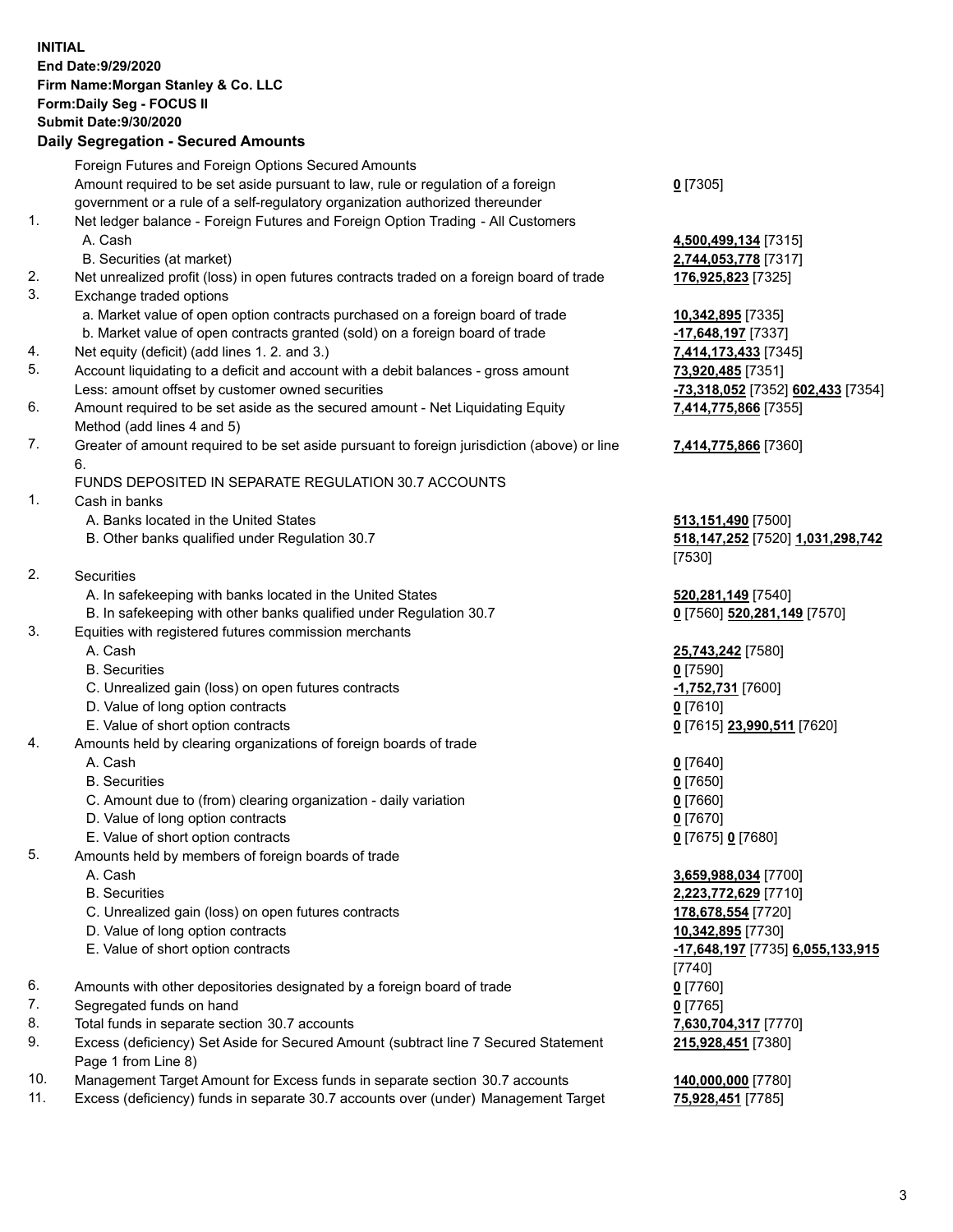| <b>INITIAL</b> |                                                                                     |                                    |
|----------------|-------------------------------------------------------------------------------------|------------------------------------|
|                | End Date: 9/29/2020                                                                 |                                    |
|                | Firm Name: Morgan Stanley & Co. LLC                                                 |                                    |
|                | Form: Daily Seg - FOCUS II                                                          |                                    |
|                | <b>Submit Date: 9/30/2020</b>                                                       |                                    |
|                | Daily Segregation - Segregation Statement                                           |                                    |
|                | SEGREGATION REQUIREMENTS(Section 4d(2) of the CEAct)                                |                                    |
| 1 <sub>1</sub> | Net ledger balance                                                                  |                                    |
|                | A. Cash                                                                             | 16,265,082,154 [7010]              |
|                | B. Securities (at market)                                                           | 8,647,033,485 [7020]               |
| 2.             | Net unrealized profit (loss) in open futures contracts traded on a contract market  | 285,504,254 [7030]                 |
| 3.             | Exchange traded options                                                             |                                    |
|                | A. Add market value of open option contracts purchased on a contract market         | 434,560,122 [7032]                 |
|                | B. Deduct market value of open option contracts granted (sold) on a contract market | -360,010,555 [7033]                |
| 4.             | Net equity (deficit) (add lines 1, 2 and 3)                                         | 25,272,169,460 [7040]              |
| 5.             | Accounts liquidating to a deficit and accounts with                                 |                                    |
|                | debit balances - gross amount                                                       | 138,510,365 [7045]                 |
|                | Less: amount offset by customer securities                                          | -138,214,108 [7047] 296,257 [7050] |
| 6.             | Amount required to be segregated (add lines 4 and 5)                                | 25,272,465,717 [7060]              |
|                | FUNDS IN SEGREGATED ACCOUNTS                                                        |                                    |
| 7.             | Deposited in segregated funds bank accounts                                         |                                    |
|                | A. Cash                                                                             | 3,750,218,604 [7070]               |
|                | B. Securities representing investments of customers' funds (at market)              | $0$ [7080]                         |
|                | C. Securities held for particular customers or option customers in lieu of cash (at | 981,351,669 [7090]                 |
|                | market)                                                                             |                                    |
| 8.             | Margins on deposit with derivatives clearing organizations of contract markets      |                                    |
|                | A. Cash                                                                             | 12,975,005,207 [7100]              |
|                | B. Securities representing investments of customers' funds (at market)              | $0$ [7110]                         |
|                | C. Securities held for particular customers or option customers in lieu of cash (at | 7,665,681,816 [7120]               |
|                | market)                                                                             |                                    |
| 9.             | Net settlement from (to) derivatives clearing organizations of contract markets     | 203,573,371 [7130]                 |
| 10.            | Exchange traded options                                                             |                                    |
|                | A. Value of open long option contracts                                              | 434,560,122 [7132]                 |
|                | B. Value of open short option contracts                                             | -360,010,555 [7133]                |
| 11.            | Net equities with other FCMs                                                        |                                    |
|                | A. Net liquidating equity                                                           | 8,469,385 [7140]                   |
|                | B. Securities representing investments of customers' funds (at market)              | $0$ [7160]                         |
|                | C. Securities held for particular customers or option customers in lieu of cash (at | $0$ [7170]                         |
|                | market)                                                                             |                                    |
| 12.            | Segregated funds on hand                                                            | $0$ [7150]                         |
| 13.            | Total amount in segregation (add lines 7 through 12)                                | 25,658,849,619 [7180]              |
| 14.            | Excess (deficiency) funds in segregation (subtract line 6 from line 13)             | 386,383,902 [7190]                 |
| 15.            | Management Target Amount for Excess funds in segregation                            | 235,000,000 [7194]                 |
| 16.            | Excess (deficiency) funds in segregation over (under) Management Target Amount      | 151,383,902 [7198]                 |

Excess